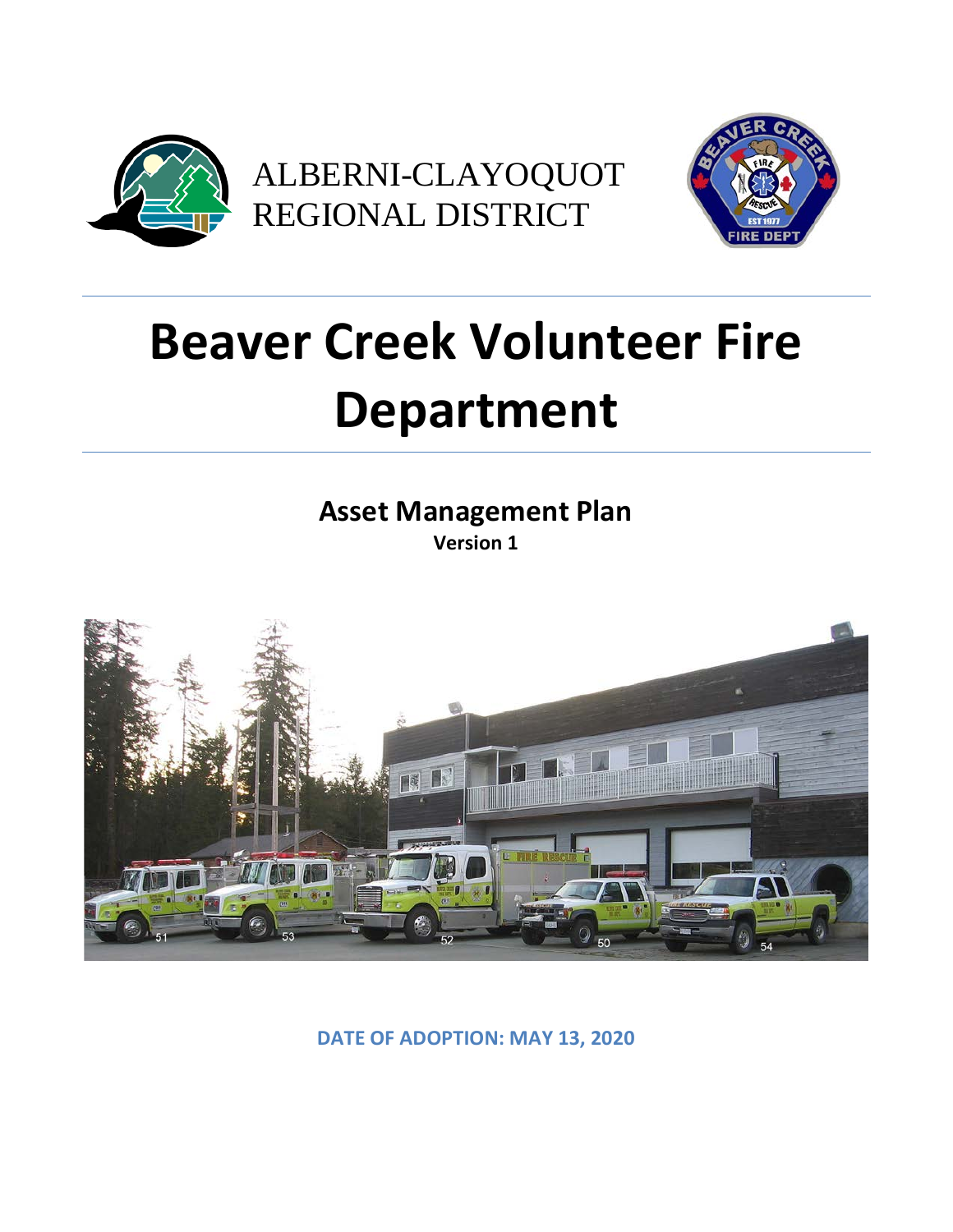

# Contents

| 1              |               | <b>EXECUTIVE SUMMARY</b>                     | $\overline{2}$ |
|----------------|---------------|----------------------------------------------|----------------|
|                |               |                                              |                |
|                |               |                                              |                |
|                | 1.3           |                                              |                |
|                | 1.4           |                                              |                |
|                | 1.5           |                                              |                |
|                | 1.6           |                                              |                |
|                | 1.7           |                                              |                |
|                |               |                                              |                |
| $\overline{2}$ |               | <b>INTRODUCTION</b>                          | 4              |
|                |               |                                              |                |
|                |               |                                              |                |
|                | 2.3           |                                              |                |
|                | 2.4           |                                              |                |
|                |               |                                              |                |
| 3              |               | <b>CURRENT STATE OF BCVFD INFRASTRUCTURE</b> | 10             |
|                |               |                                              |                |
|                | 3.2           |                                              |                |
|                | 3.3           |                                              |                |
|                |               |                                              |                |
|                | $3.5^{\circ}$ |                                              |                |
|                |               |                                              |                |
| 4              |               | ASSET MANAGEMENT IMPROVEMENT PLAN            | 15             |
|                |               |                                              |                |
|                |               |                                              |                |
| 5              |               | <b>REFERENCES</b>                            | 19             |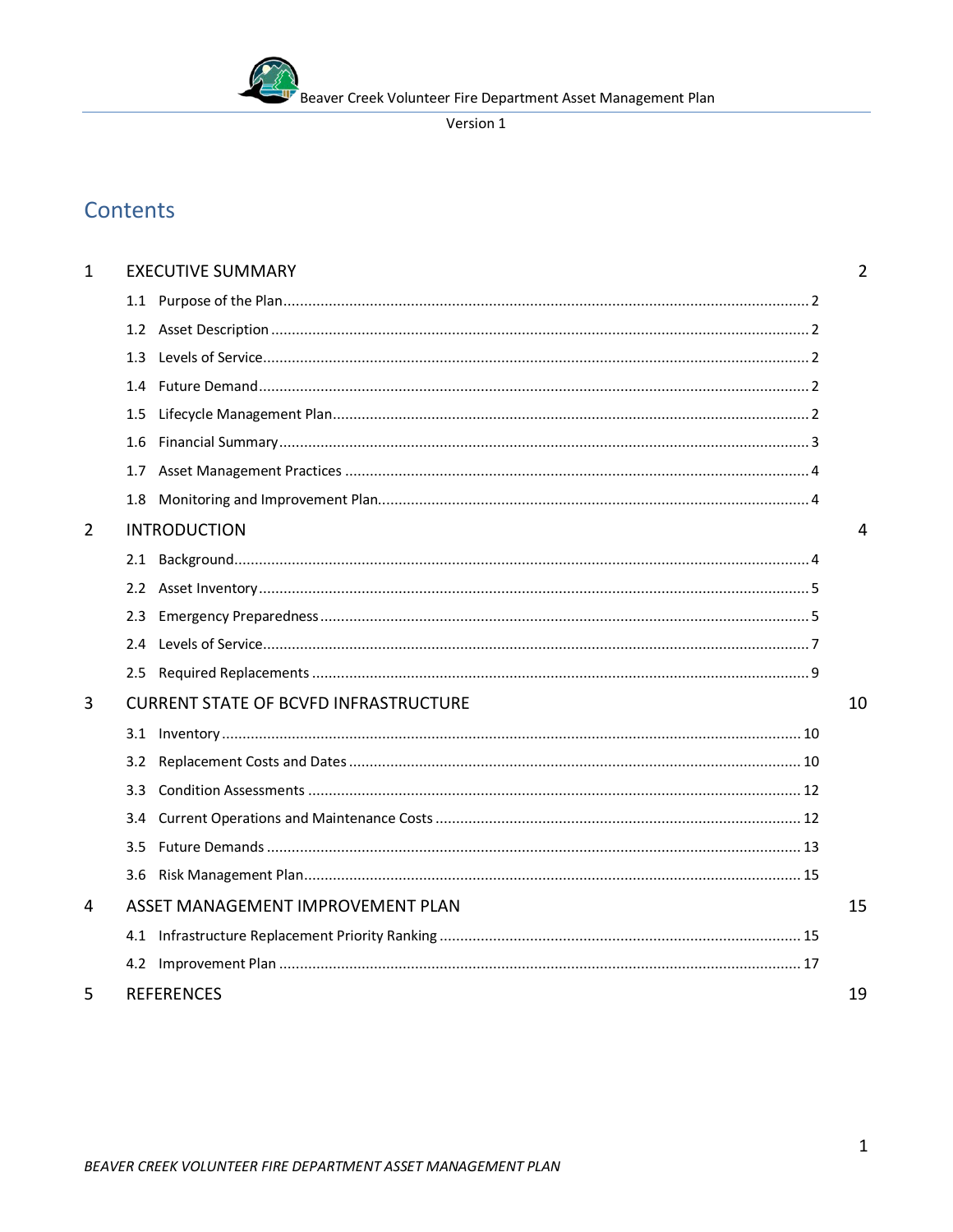

# <span id="page-2-0"></span>1 EXECUTIVE SUMMARY

# <span id="page-2-1"></span>1.1Purpose of the Plan

The Beaver Creek Volunteer Fire Department (BCVFD) Asset Management Plan (AMP) is part of the ACRD Asset Management Program to facilitate informed decision-making and effective allocation of resources for infrastructure. The purpose of an AMP is to deliver sustainable, cost effective services to ACRD communities in a socially, economically, and environmentally responsible manner, while providing the Level of Service (LOS) agreed upon by the Board. Estimates and projections included in this AMP are derived using available information with updates and changes expected with the release of each new version. AMPs are intended to be living documents, reflective of current asset conditions and data.

# 1.2Asset Description

<span id="page-2-2"></span>The Beaver Creek Volunteer Fire Department assets include:

- Hall, parking lot, septic system and generator
- Firefighting apparatuses and equipment
- Self-Contained Breathing Apparatus (SCBA) Equipment
- Electronics

# 1.3Levels of Service

<span id="page-2-3"></span>The present funding levels are insufficient to continue to provide the existing services at current levels in the medium-term. The main service consequences will be more frequent service interruptions, a decline in service quality or loss of service.

## <span id="page-2-4"></span>1.4Future Demand

The main demands for new services are created by:

- Growth rate
- Education programs
- Board of Directors and resident level of service expectations
- Legislative and industry regulations

These will be managed through a combination of managing existing assets, upgrading of existing assets and providing new assets to meet demand and demand management. Demand management practices include non-asset solutions, insuring against risks and mitigating failures.

# 1.5Lifecycle Management Plan

<span id="page-2-5"></span>Asset Management assists in conscious and calculated decisions for all assets covered in AMPs from acquisition, operation, maintenance, disposal and renewal or upgrade. During the course of an assets life, the replacement value is known along with an estimated date of replacement based on age and condition. Annual contributions required are calculated for each component in each service to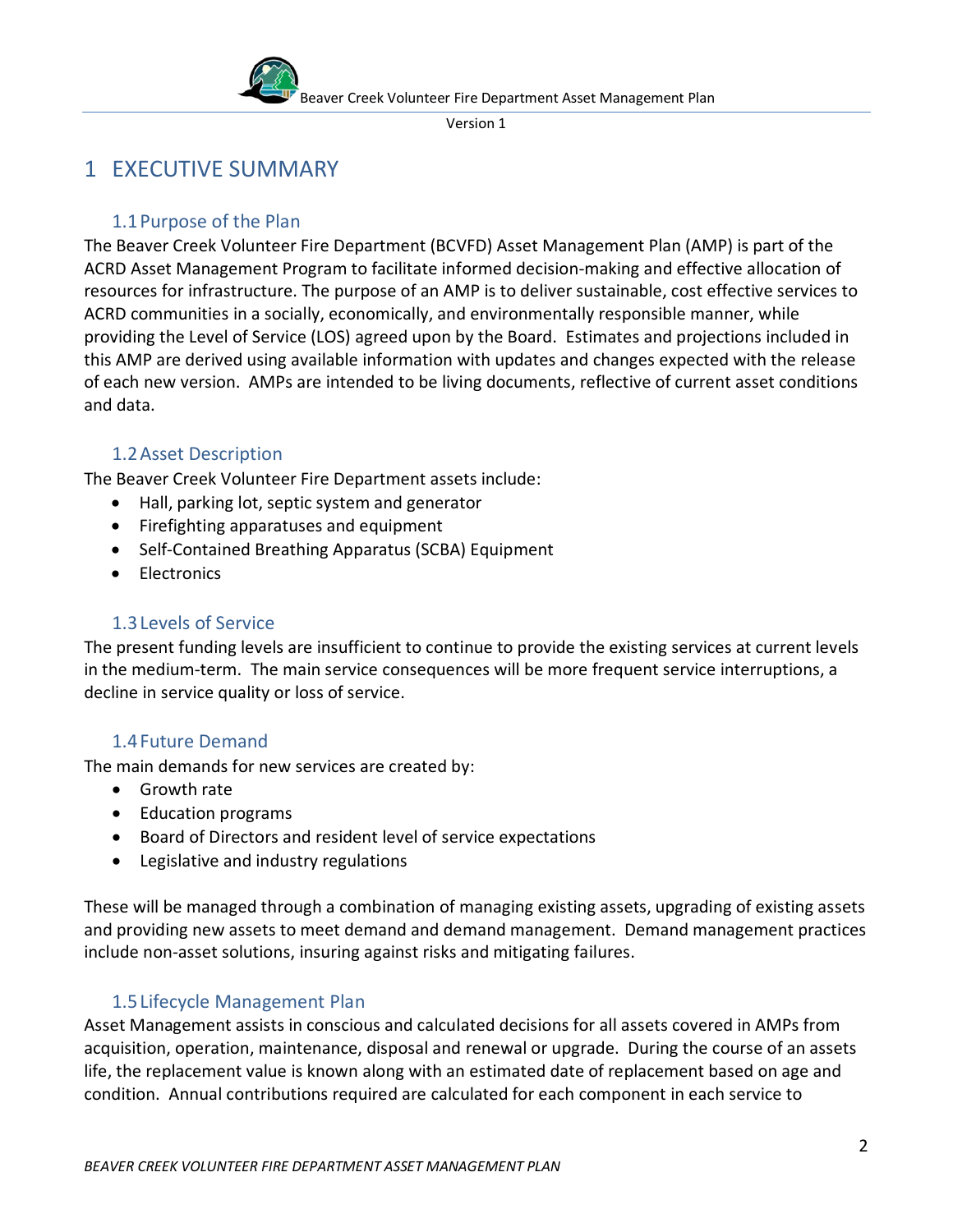

measure the funding gap between current and future levels of service in order to align funding and service expectations. The AM Program achieves responsible and reliable lifecycle management practices.

The Asset Management Coordinator has created the Beaver Creek Volunteer Fire Department AMP with the assistance of the Fire Chief, Deputy Chief and operations staff. Asset Management systems will continue to be maintained once this position expires by ACRD staff. Estimated service life (ESL) and replacement cost of the infrastructure were determined using historical data, industry standards and requirements. The BCVFD Chief provided risk assessments and goals.

# <span id="page-3-0"></span>1.6Financial Summary

The BCVFD assets have a total current replacement value of \$6.3 million in 2020 dollars. With an estimated inflation rate of 1.5% (CPI 10-year average), estimated future replacement costs are \$8.1 million for current infrastructure at the end of the components estimated service life. Not included in the estimates are projections for future demand and projected capital upgrades. Beaver Creek hasn't grown since the system was first established so future growth is not expected unless the fire service boundaries were extended.

**Renewals vs Upgrades? Renewals**: Returning infrastructure to the expected level of service with no added efficiency or benefit.

**Upgrades:** to improve quality, efficiency and level of service of infrastructure.

Beaver Creek has an assessed converted value of \$51.5 million with a converted residential tax rate of \$0.612 to cover all fire department expenditures. In 2020, \$315,236 will be collected through property taxes. The current funding levels are sufficient for the short term but do not allow for adequate capital reserve contributions. Large expenditures such as a new hall or fire apparatus aren't within the current financial means of BCVFD. Without adequate requisition levels, debt may need to be used to maintain levels of service in the future. Renewal of assets will occur in cycles based on asset life, legislative renewal requirements and according to their condition and use. The Fire Underwriters Survey (FUS) also dictates the replacement of key firefighting apparatuses based on asset age.

The first significant capital renewal project is in 2020 at \$640,000 for a new Pumper Fire Apparatus from Fort Garry Fire Trucks to replace the current First Line response apparatus. The apparatus has been partially paid for and is due to arrive late Spring 2020. Based on age regulations

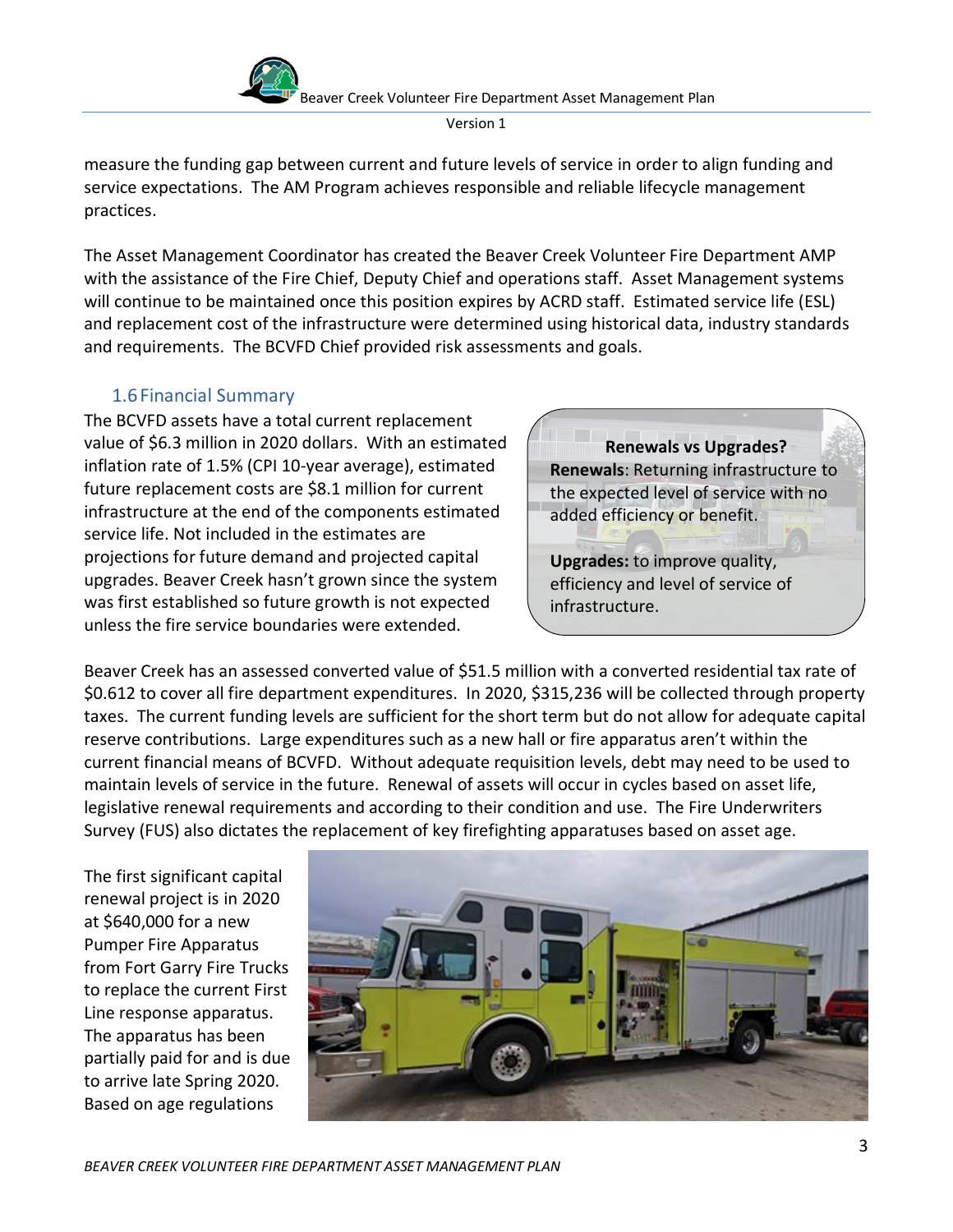

from the FUS, a second new fire apparatus is also required in 2025 to stay in compliance with First and Second Line apparatus maximum age restrictions; BCVFD is currently considering applying for an exception with FUS. Due to financial constraints, the Fire Chief estimates the next apparatus purchase will be in another 15 years.

# 1.7Asset Management Practices

<span id="page-4-0"></span>Assets are managed using a combination of FirePro2, Microsoft Office and Vadim. Registries and AMPs will be reviewed and updated on an annual basis prior to the release of the following version.

# 1.8Monitoring and Improvement Plan

<span id="page-4-1"></span>At the end of this AMP there will be an Improvement Plan intended to improve Asset Management practices within Beaver Creek Volunteer Fire Department and the Asset Management Program as a whole. Generally included in Improvement Plans are suggested changes or additions to documented inspections and condition assessments, monitoring of asset-specific operational and maintenance procedures and giving present risks a numerical rating in order to measure mitigation success.

# <span id="page-4-2"></span>2 INTRODUCTION

## <span id="page-4-3"></span>2.1Background

This AMP encompasses all Beaver Creek Volunteer Fire Department assets, including fleet. The purpose of the plan is to facilitate the strategic management of the system infrastructure and the services provided by it, giving guidance on new and existing infrastructure to maximize use of financial resources long term, reduce risk and provide a prioritized view for service continuity and improvements over a 20-year planning period and beyond.

The ACRD AM Program follows the advice of the Asset Management BC Framework; Plans are designed to be living documents that change with the organization to reflect progress made while continuously striving for sustainable service delivery. Consideration of community priorities and an understanding of trade-offs between resources and desired services is the foundation of sound AM practices.

The AMBC Roadmap guides organizations through basic, intermediate and advanced Asset Management Practices. It is the goal of the ACRD to achieve a basic to intermediate level of understanding.

This AMP should be read in the context of the ACRD's Asset Management Policy and Strategy. The Beaver Creek Volunteer Fire Department AMP is a living document and will develop with AM practices and with the influence of the following corporate documents:

- Annual strategic priorities
- Short-term and long-term financial plans
- Maintenance policies and industry regulations
- Grant applications and funding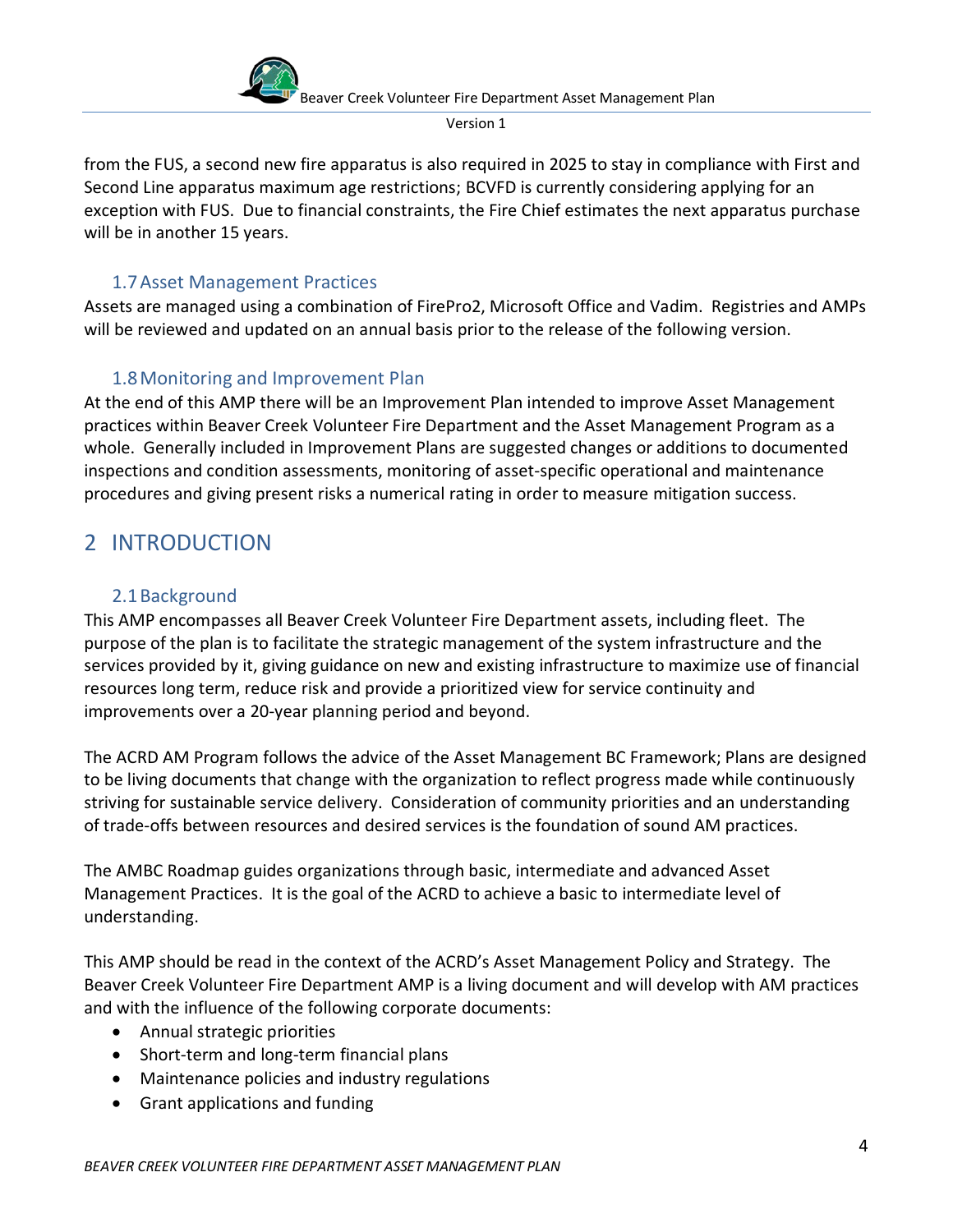

Beaver Creek Volunteer Fire Department Asset Management Plan

Version 1

Asset Management Plans are designed for several reasons. First, to guide Fire Chiefs, Management and the Board in planning and decision-making. Second, to aid in the creation of short term and long term financial plans as well as operational plans. Last, to spark community engagement for the service.

As the ACRD moves through the AM program, knowledge and understanding of the AM program increases and it is expected that this plan will evolve further, solidifying assumptions made and filling in any present information gaps where further research or information is required.



# 2.2Asset Inventory

<span id="page-5-0"></span>The Beaver Creek Volunteer Fire Department consists of many components including:

- Fire Trucks including pickup trucks
- Fire Hall including septic system
- Larger or Specialized Electronics
- SCBA Equipment
- Rescue Equipment
- Storage containers

Current replacement costs were estimated by the Fire Chief and Asset Management Coordinator using historical costs plus inflation. Unit costs include all installation and remediation activities. Remaining useful life estimates were based on installation dates and expected service life based on knowledge and experience.

Any land associated with the BCVFD is not included in this AMP as there are no future plans for expansion, revival or rejuvenation of the current land.

# 2.3Emergency Preparedness

<span id="page-5-1"></span>The BCVFD does not have a formal Emergency Response Program but operates under 5 simple principles aimed towards firefighters:

- 1. Take care of your family (shelter at home if safe to do so)
- 2. Take care of your neighbours
- 3. Communicate your situation to BCVFD if possible
- 4. Respond to the BCVFD when safe to do so, otherwise report to the nearest firehall
- 5. Prepare for deployment as required

All of this is with the expectation that the BCVFD Fire Hall will survive the emergency event. The Hall is powered by a 150kW generator that is large enough to power the entire building and is stocked with fuel to last several days. There are no food supplies at the Hall and firefighters are expected to bring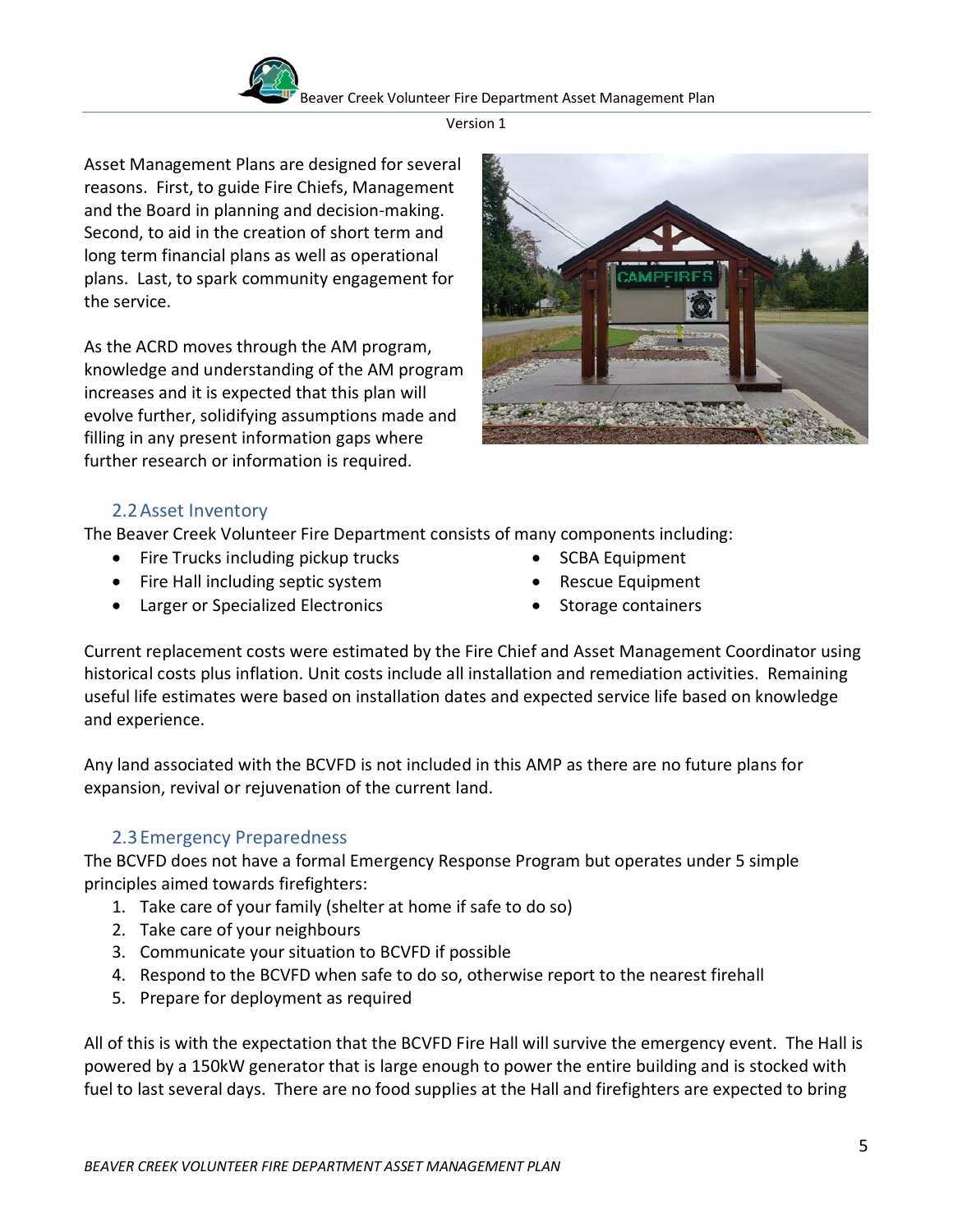

whatever food they can from home before reporting during an emergency. BCVFD has both fire department and amateur radio communications available as needed.



#### 2.4Levels of Service

<span id="page-6-0"></span>Levels of Service (LOS) are defined using two terms, customer levels of service and technical levels of service.

**Customer LOS:** measure how the resident receives the service and measure of value provided. **Technical LOS:** technical measures of performance relating to the resources of service activities to achieving the desired outcomes and demonstrate effective performance.

- o Operations ongoing activities, day-to-day operations
- o Maintenance activities enabling an asset to provide service for its planned life
- $\circ$  Renewal activities that return the service capability to near original capacity
- o Upgrade activities that provide a higher LOS

For the purposes of this report, customer's LOS expectations are set upon the annual adoption of the financial plan and strategic priorities as it is a reflection of the values, policies, and priorities of the Board of Directors with input from committees and public engagement sessions. Because residents' expectation of a Fire Department is quite simple, for the purposes of this AMP, only Technical LOS have been included.

The current and expected Technical Levels of Service detailed in Table 2.1 shows the expected levels of service based on resource levels in the current financial plan. Organizational objective measures are measures of fact related to the service delivery outcome.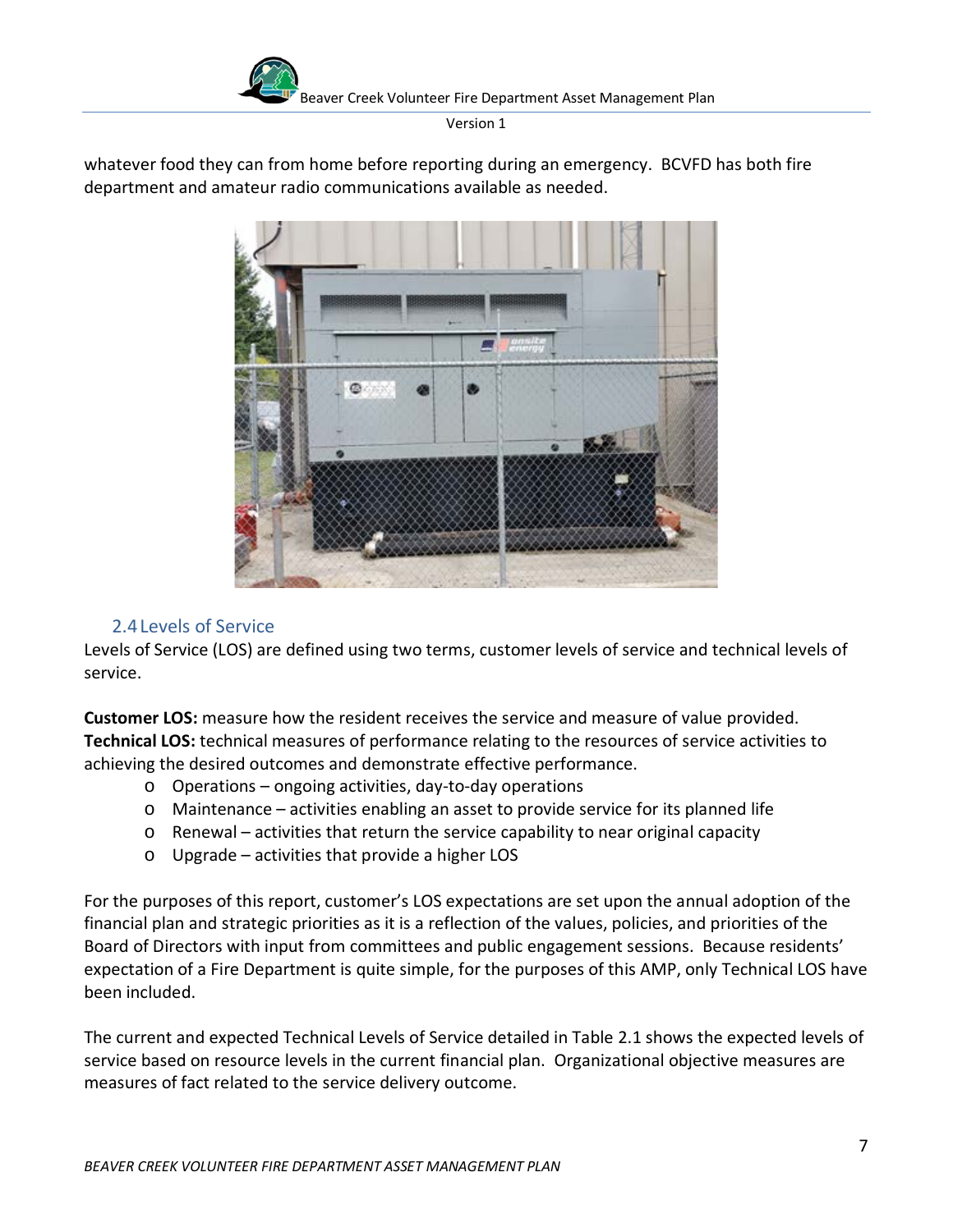

| Service                                                                                                                     | Service Objective                                                                                                 | <b>Objective Measure</b>                                                                                                                                                                     | <b>Current Performance</b>                                                                                                                                                                                                            | <b>Desired Outcome</b>                                                                                                                 |
|-----------------------------------------------------------------------------------------------------------------------------|-------------------------------------------------------------------------------------------------------------------|----------------------------------------------------------------------------------------------------------------------------------------------------------------------------------------------|---------------------------------------------------------------------------------------------------------------------------------------------------------------------------------------------------------------------------------------|----------------------------------------------------------------------------------------------------------------------------------------|
| <b>Operations</b><br>\$106,240<br><b>Average</b><br><b>Budget</b>                                                           | Safe and reliable<br>equipment and<br>equipment training<br>to facilitate prompt<br>fire response times           | Firefighters are trained<br>to use and regularly<br>exercise equipment<br>during practice times to<br>ensure proper function<br>at fire scenes                                               | Truck checks performed<br>after every use by Duty<br>Crew<br>Small equipment is<br>tested monthly and<br>hoses annually<br>Currently no access to a<br>hose tester                                                                    | All equipment aside<br>from hoses tested on a<br>weekly basis by a Duty<br>Crew<br>Hose tester available for<br>efficiency with annual |
|                                                                                                                             |                                                                                                                   |                                                                                                                                                                                              |                                                                                                                                                                                                                                       | tests                                                                                                                                  |
| Maintenance<br>\$22,860<br>Average<br><b>Budget</b>                                                                         | Reliable, consistent<br>fire services without<br>interruption or<br>delay of service                              | Regular maintenance<br>and condition<br>assessments                                                                                                                                          | Regular annual<br>inspections on major<br>equipment<br>No documented<br>condition assessments                                                                                                                                         | <b>Condition assessments</b><br>built through FirePro2<br>using bar codes and<br>iPads with<br>synchronization to AM<br>Program        |
| Renewal<br><b>No Renewal</b><br><b>Budget</b>                                                                               | <b>Fire Service assets</b><br>meet needs to<br>provide quality<br>services to<br>customers                        | Renewals are performed<br>where required, without<br>sacrifice to quality when<br>upgrade is a more<br>suitable option<br>Equipment and<br>apparatuses are safe and<br>in good running order | Seismic upgrades on<br>building completed in<br>2014 to extend service<br>life and functionality in<br>the event of a seismic<br>emergency                                                                                            | Renewals are proactive<br>rather than reactive<br>Aging equipment is<br>renewed before it fails                                        |
| Upgrade/<br><b>New</b><br>\$645,000<br><b>Budgeted for</b><br>2019-2020<br>for a new<br><b>First Line fire</b><br>apparatus | Newer fire<br>apparatus at the<br>First and Second<br>Line response<br>positions for reliable<br>service delivery | Fire apparatuses are<br>kept in compliance with<br>the Fire Underwriters<br>Survey guidelines                                                                                                | A new First Line fire<br>apparatus arriving Spring<br>2020<br>The next fire apparatus<br>purchase is due in five<br>years; however, another<br>truck will not be<br>budgeted for 15 years<br>BCVFD to apply for<br>exception with FUS | All fire apparatus are<br>budgeted and replaced<br>within the timeline<br>specified by the Fire<br><b>Underwriters Survey</b>          |

#### **Table 2.1 - Technical Levels of Service**

It is important to monitor the service levels provided regularly as these will change as regulations and expectations change. The current performance is influenced by work efficiencies, technology, and Fire Underwriters Survey regulations that will change over time. Review and establishment of the agreed position that achieves the best balance between service, risk and cost is essential.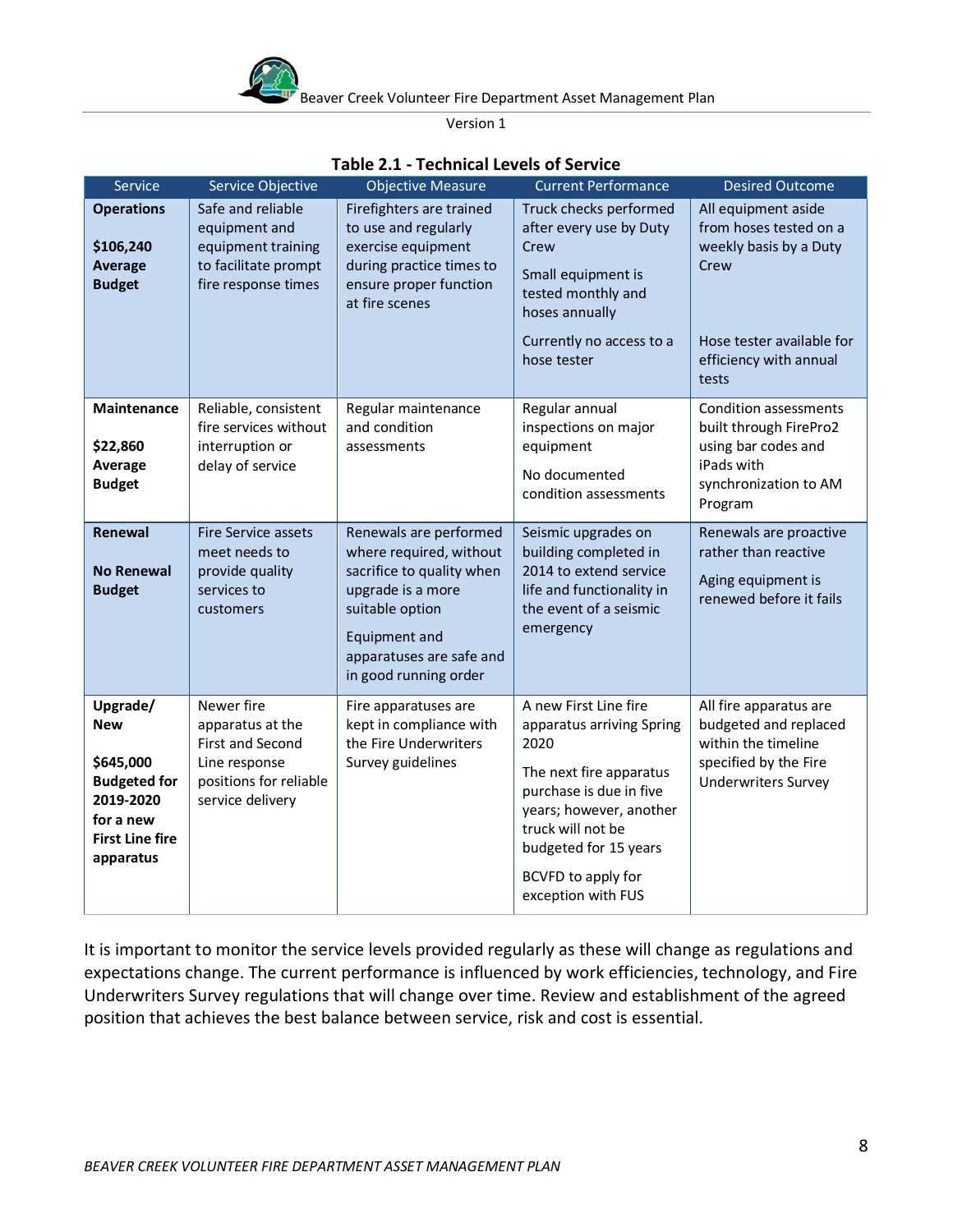

## 2.5Required Replacements

<span id="page-8-0"></span>The Fire Underwriters Survey (FUS) dictates replacement schedules for fire apparatuses. Table 2.2 shows the guidelines for First Line, Second Line, and Reserve. Based on population, Beaver Creek is designated as a Medium Size community and as such is required to adhere to these guidelines to retain recognition. One consequence in the loss of recognition would result in a large spike in residential fire insurance rates. During discussion with the Regional Director at the FUS, it was mentioned that many small communities are having financial difficulty maintaining these standards given the increasing cost to build a fire apparatus (fire engine) and the current tax bases. While First and Second Line have a maximum age on the chart, apparatuses can be up to 25 years old in these positions. In addition, only one apparatus per department can be applied to have an age exception applied; only special circumstances will allow for two apparatuses being considered for exception. Leniency for these rules may change in the future but for the purposes of this AMP, a maximum apparatus age of 25 was applied in order to determine replacement dates and contribution levels.

In April 2020, BCVFD received their new First Line fire apparatus. The Second Line apparatus, Truck #51, will be due for replacement in 2025 and the Reserve, Truck #53, will be due for replacement or exception in 2020.

|                                                                                                                                                                                                                                                                                                                                                                                                                                                                                                       |                           | Medium Sized Cities <sup>4</sup> or<br><b>Communities Where Risk is</b> | <b>Small Communities<sup>5</sup></b> |  |
|-------------------------------------------------------------------------------------------------------------------------------------------------------------------------------------------------------------------------------------------------------------------------------------------------------------------------------------------------------------------------------------------------------------------------------------------------------------------------------------------------------|---------------------------|-------------------------------------------------------------------------|--------------------------------------|--|
| <b>Apparatus Age</b>                                                                                                                                                                                                                                                                                                                                                                                                                                                                                  | Major Cities <sup>3</sup> | <b>Significant</b>                                                      | and Rural Centres                    |  |
| $0 - 15$ Years                                                                                                                                                                                                                                                                                                                                                                                                                                                                                        | First Line                | First Line                                                              | First Line                           |  |
| $16 - 20$ Years                                                                                                                                                                                                                                                                                                                                                                                                                                                                                       | Reserve                   | 2 <sup>nd</sup> Line                                                    | First Line                           |  |
| $20 - 25$ Years <sup>1</sup>                                                                                                                                                                                                                                                                                                                                                                                                                                                                          | No Credit in              | No Credit in Grading                                                    | No Credit in Grading                 |  |
|                                                                                                                                                                                                                                                                                                                                                                                                                                                                                                       | Grading                   | or                                                                      | or                                   |  |
|                                                                                                                                                                                                                                                                                                                                                                                                                                                                                                       |                           | Reserve <sup>2</sup>                                                    | $2^{nd}$ Line $^2$                   |  |
| $26 - 29$ Years <sup>1</sup>                                                                                                                                                                                                                                                                                                                                                                                                                                                                          | No Credit in              | No Credit in Grading                                                    | No Credit in Grading                 |  |
|                                                                                                                                                                                                                                                                                                                                                                                                                                                                                                       | Grading                   | or                                                                      | or                                   |  |
|                                                                                                                                                                                                                                                                                                                                                                                                                                                                                                       |                           | Reserve <sup>2</sup>                                                    | Reserve <sup>2</sup>                 |  |
| 30 Years +                                                                                                                                                                                                                                                                                                                                                                                                                                                                                            | No Credit in              | No Credit in Grading                                                    | No Credit in Grading                 |  |
|                                                                                                                                                                                                                                                                                                                                                                                                                                                                                                       | Grading                   |                                                                         |                                      |  |
| All listed fire apparatus 20 years of age and older are required to be service tested by recognized testing<br>agency on an annual basis to be eligible for grading recognition. (NFPA 1071)<br>Exceptions to age status may be considered in a small to medium sized communities and rural centres<br>conditionally, when apparatus condition is acceptable and apparatus successfully passes required testing.<br>Major Cities are defined as an incorporated or unincorporated community that has: |                           |                                                                         |                                      |  |

#### **Table 2.2 - Fire Underwriters Survey Fire Apparatus Age Guidelines**

a populated area (or multiple areas) with a density of at least 400 people per square kilometre; AND . · a total population of 100,000 or greater.

 $^4$  Medium Communities are defined as an incorporated or unincorporated community that has:

· a populated area (or multiple areas) with a density of at least 200 people per square kilometre; AND/OR

· a total population of 1,000 or greater.

 $<sup>5</sup>$  Small Communities are defined as an incorporated or unincorporated community that has:</sup>

- . no populated areas with densities that exceed 200 people per square kilometre; AND
- · does not have a total population in excess of 1,000.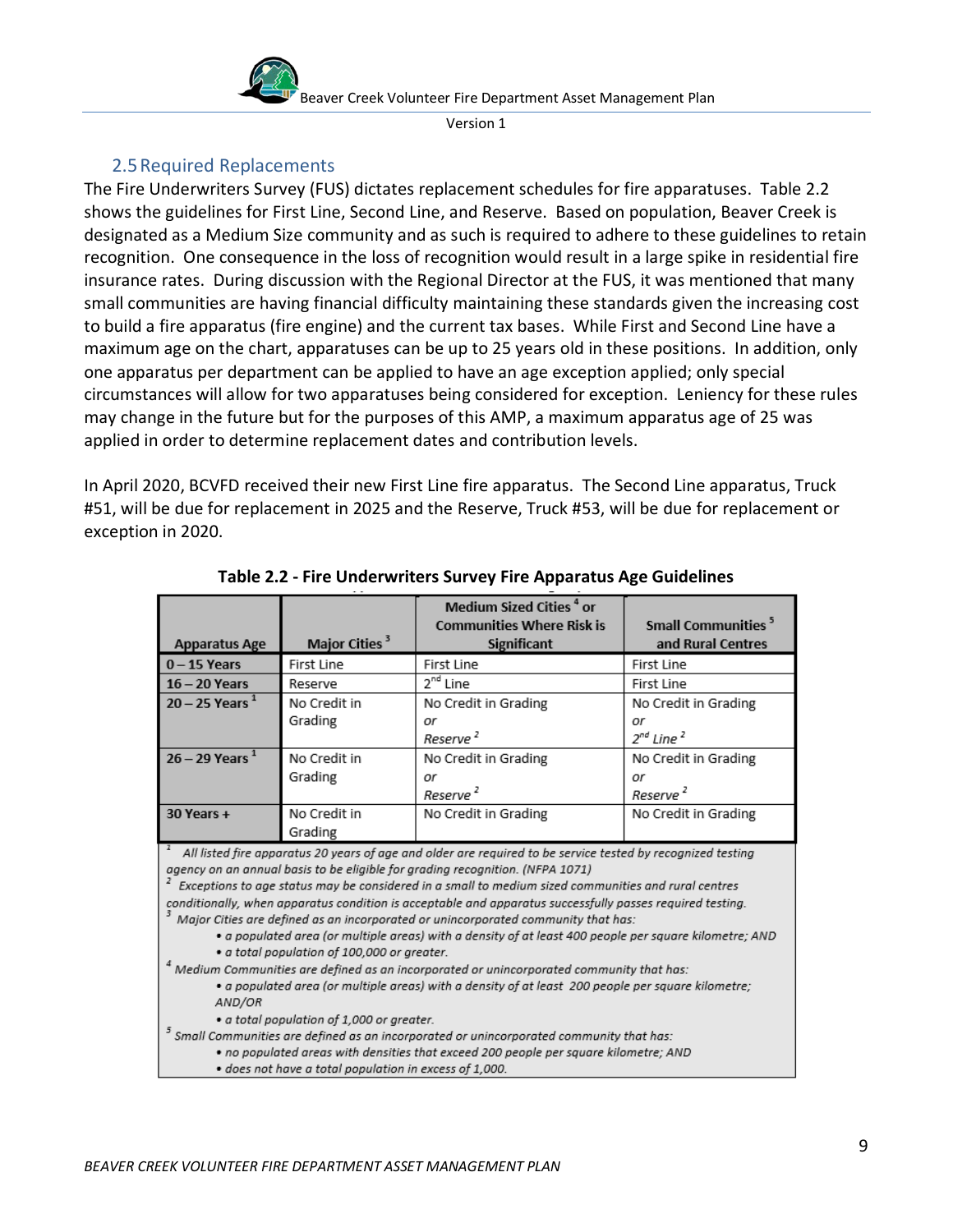

**Table 3.1 - Assets covered by this Plan**

# <span id="page-9-0"></span>3 CURRENT STATE OF BCVFD INFRASTRUCTURE

## <span id="page-9-1"></span>3.1Inventory

| <b>Asset Category</b>          | Quantity       | 2020 Replacement Value |  |  |
|--------------------------------|----------------|------------------------|--|--|
| Electronics (server, tablets)  | 6              | 39,600                 |  |  |
| Fire Engines & Rescue Vehicles | 6              | 2,791,600              |  |  |
| <b>Hydraulic Rescue Tools</b>  | 5              | 50,200                 |  |  |
| Generator - 150kW              | 1              | 83,900                 |  |  |
| Main Building & Septic         | 1              | 2,976,500              |  |  |
| <b>SCBA Backpack Frames</b>    | 18             | 173,500                |  |  |
| <b>SCBA Fill Station</b>       | 1              | 15,200                 |  |  |
| <b>SeaCans</b>                 | $\overline{2}$ | 74,300                 |  |  |
| Parking lots                   | $\overline{2}$ | 111,500                |  |  |
| <b>TOTAL</b>                   |                | \$6,316,300            |  |  |
|                                |                |                        |  |  |

## Assets that are part of operations and expensed at the time of purchase are not included in Table 3.1. Small equipment such as desktop computers, pagers, turnout gear, SCBA tanks, ladders, hoses, fittings and hand-held tools were not included in the asset listing as they did not meet the ACRD's capitalization threshold.

# 3.2Replacement Costs and Dates

<span id="page-9-2"></span>Asset management changes the financial focus from historical cost and annual amortization included in the ACRD's financial statements to estimated replacement value, estimated service life, and annual capital investment required. Replacements dates were determined using industry standards and historical evidence. All assets included in AMPs are deemed to have a finite life based on this evidence. The purpose of the AMP is to facilitate adequate financial preparation and projection for large capital expenditures. Actual replacement dates and costs may vary from estimates.

Nearly a third of the BCVFD assets are due for replacement within 10 years based on expected service life alone. Table 3.2 summarizes suggested infrastructure replacement dates and estimated costs by year until 2060.

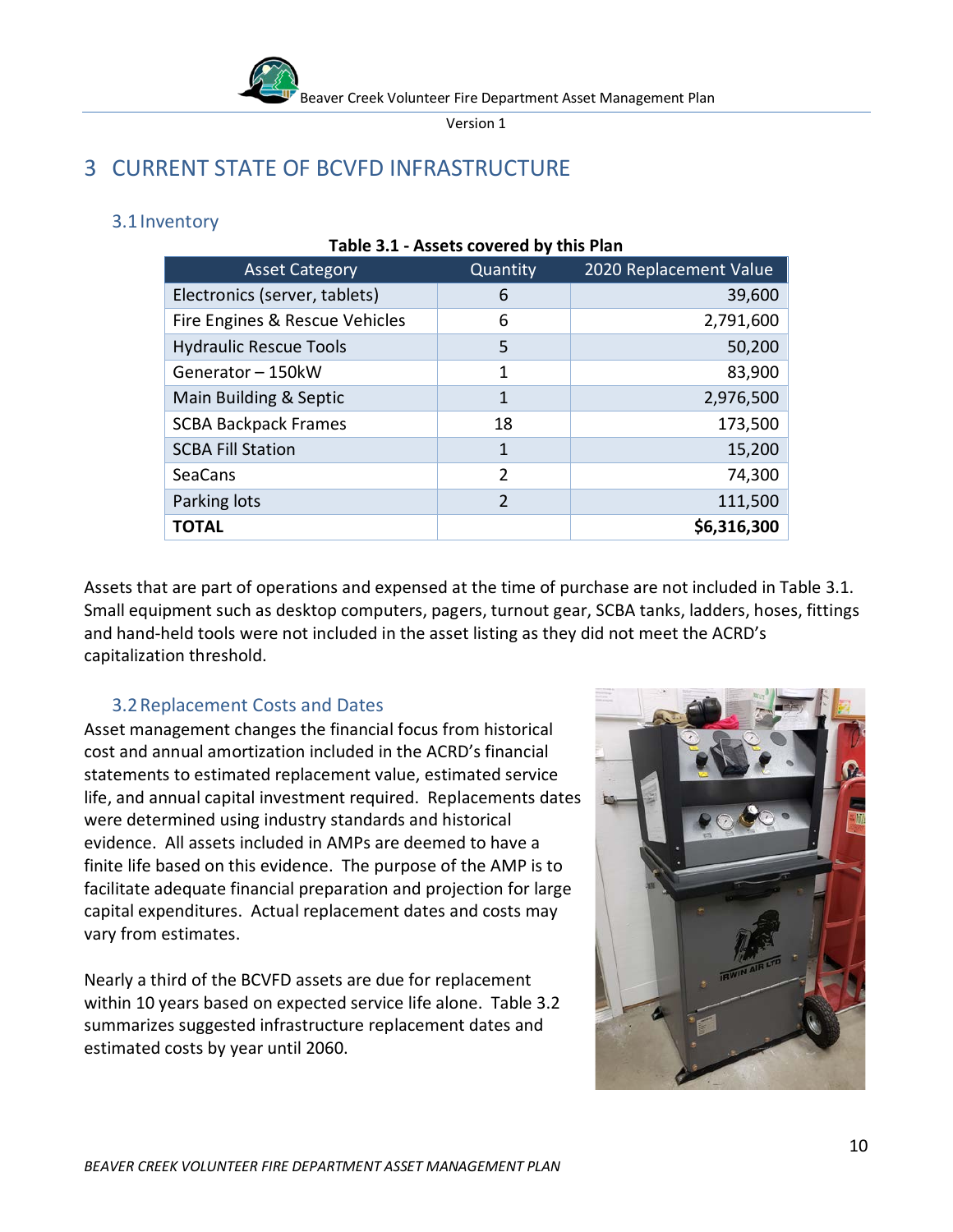Beaver Creek Volunteer Fire Department Asset Management Plan

Version 1



**Table 3.2 - Projected Timing for Capital Renewal** 

Renewals in approximately 2042 will make up over \$4.3 million in component replacements costs alone, stressing the need for a capital renewal plan now to meet future financial gaps. Collecting the recommended annual contribution from users shown in Table 3.2 of \$1.49 million, or a residential tax rate of \$3.156, will alleviate these spikes in capital, operational and maintenance costs. These amounts are intended as a financial depiction of the state of the assets and funding gap at BCVFD as it would be challenging for the taxpayers in Beaver Creek to support such a large increase from the current residential tax rate of \$0.612. Contribution rates are at the discretion of the Board and the recommended contribution rates will fluctuate as contributions and demands change. Recommended residential tax rates included in this plan also include the 5-year average operating and maintenance expenditures as the only revenue stream for BCVFD is through tax requisition.

The BCVFD Fire Hall received seismic upgrades in 2014; however, every building's lifespan is finite and after upgrades the expected service life has been extended to 65 years, well beyond the 40-year amortization period applied to buildings within the ACRD. It is entirely possible that future upgrades will extend the service life beyond this timeframe but the buildings integrity will be questionable at such time. Qualicum Beach, for example, recently replaced their aging Fire Hall at 65 years old. Comparable seismic buildings of scale were used to determine the replacement cost of the building based on the current square footage, with required replacement projected to occur in 2042. Using an inflation rate of 1.5% and interest savings on reserve balances of 2%, it is expected a new Hall will cost over \$4 million at expiry.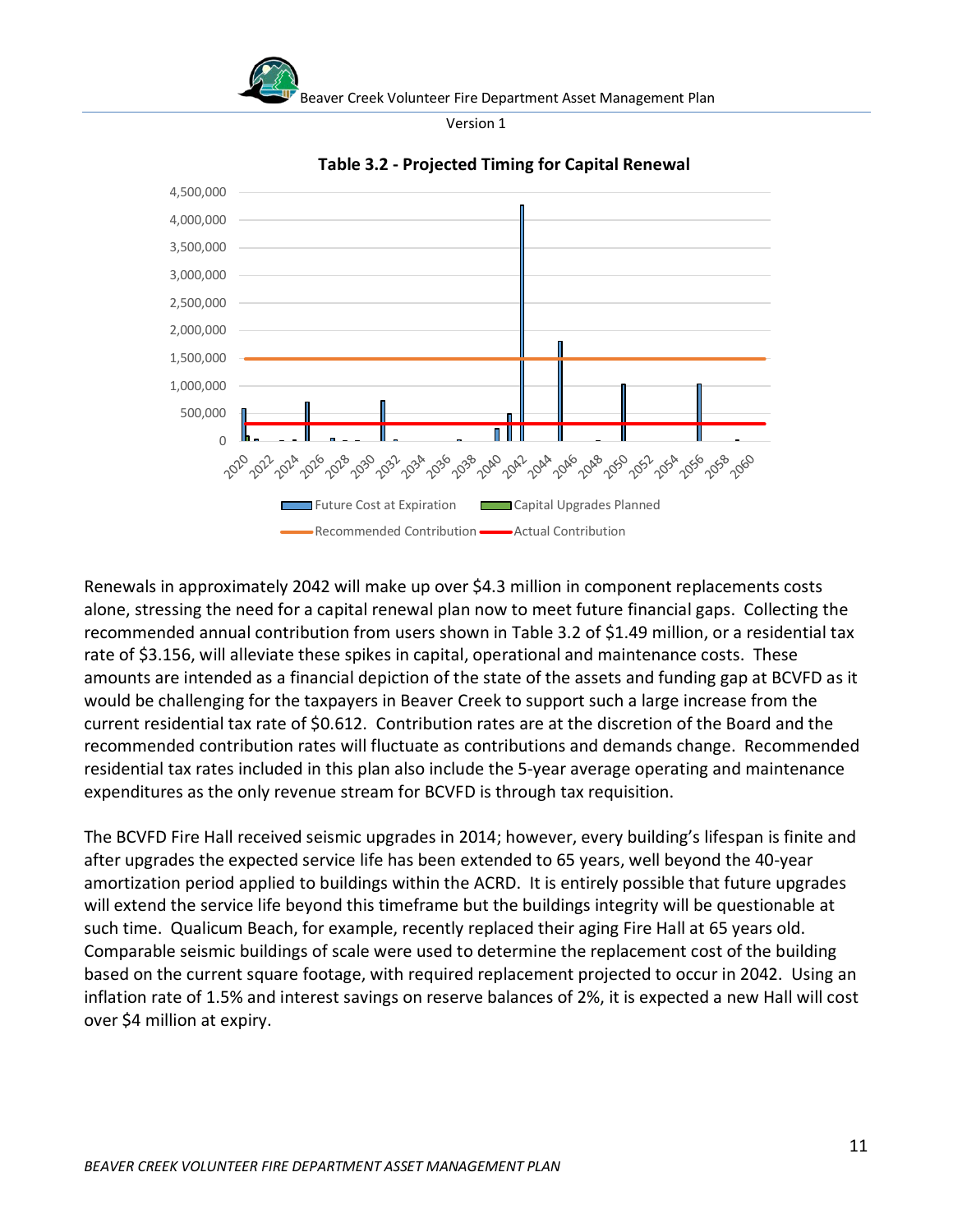

# 3.3Condition Assessments

<span id="page-11-0"></span>Major pieces of equipment receive annual inspections, trucks are inspected after every use, small pieces of equipment are tested monthly and hoses are tested annually. Currently, these condition assessments are logged into FirePro2 with hopes for a more automated barcode system being implemented in the future. Currently there is no hose tester available for BCVFD; access to a hose tester would increase efficiencies. Major assets that don't adhere to replacement guidelines under FUS such as buildings, generator, exterior surfaces, SCBA fill station and septic system also received condition ratings by the Fire Chief and assisting members to better estimate their expected replacement requirements. Rankings were determined by multiplying weighted estimated useful lives by weighted physical condition assessments to determine an overall ranking. Based on the rankings, 25% of the BCVFD assets assessed have a poor to very poor physical condition. Table 3.3 shows the current cost to replace assets based on the percentage of estimated useful service life remaining.



**Table 3.3 – Current Replacement Cost by Percentage of ESL Remaining**

The Fire Chief and assisting members have given the septic system a Very Poor rating and it is likely that this is the original septic system installed at construction. A septic inspection should be conducted to ensure reliability and future annual budgets should include replacement costs for the system if the inspection isn't favourable. It has also been noted that the roof of the Hall has approximately five years left before replacement is required. The current roof is approximately 20 years old and replacement costs are estimated to be at least \$30,000 in 2020 dollars based on historical costs plus inflation and contractor estimates.

# <span id="page-11-1"></span>3.4Current Operations and Maintenance Costs

A key function of Asset Management is to track maintenance costs separate from operations costs to identify areas that are requiring more repairs as an indication of failing infrastructure. Table 3.4 shows the trend in combined operations and maintenance costs since 2015.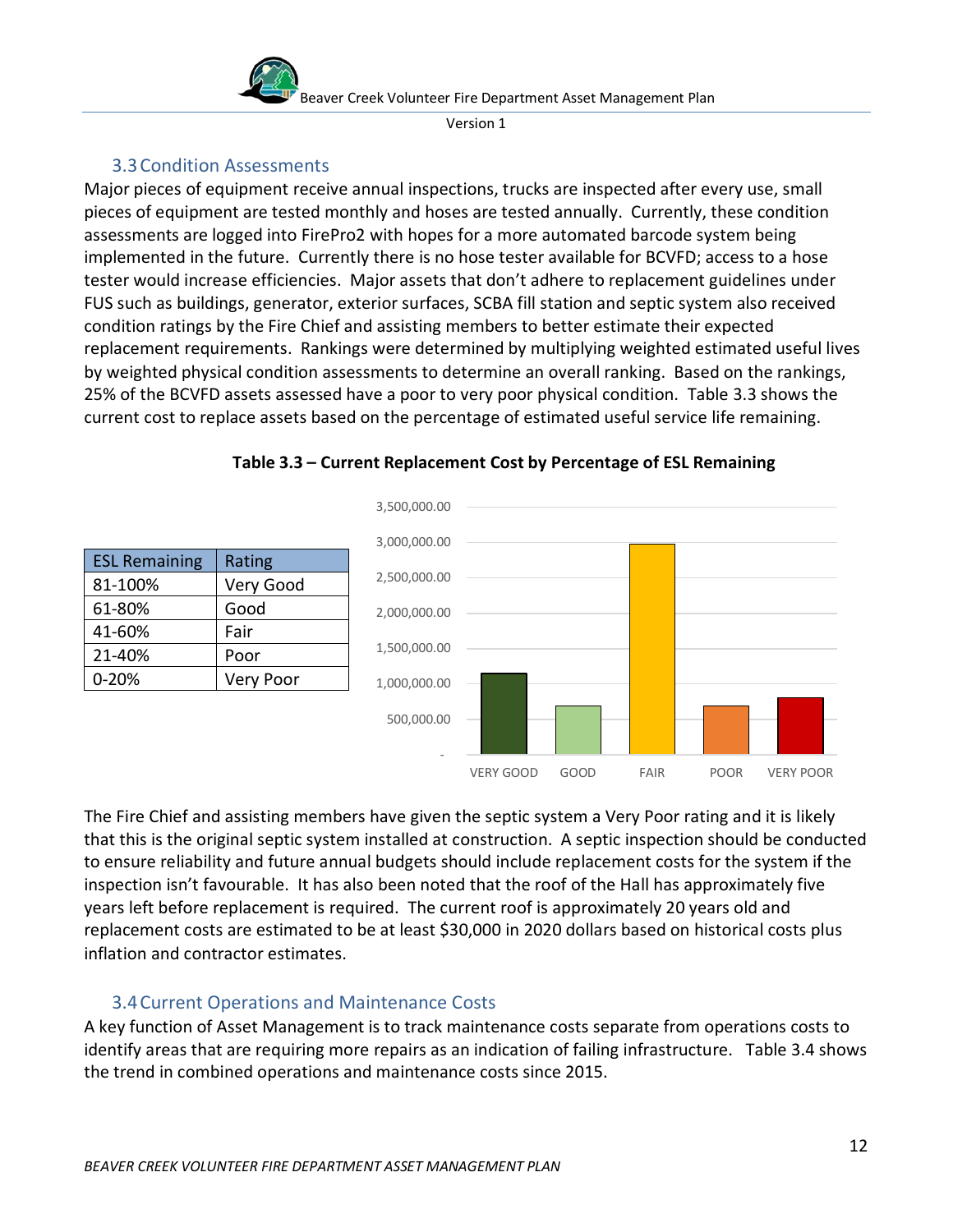



**Table 3.4 – Operations and Maintenance Cost Trends**

Average operation and maintenance costs total \$186,400 per year, including remuneration and firefighter expenses. Operations costs are associated with day-to-day expenses aimed at achieving levels of service goals while maintenance costs are associated with repairs and keeping equipment in good running order.

Seismic upgrades totalling approximately \$248,000 were performed in 2013 and 2014 to make it more likely for the building to withstand an earthquake; however, these upgrades were extensive and also caused some damage to existing infrastructure and further repairs continue to be required in order to keep the Hall in good condition.

#### 3.5Future Demands

<span id="page-12-0"></span>It should be noted that there are areas within the Beaver Creek Fire Protection area that are not serviced with hydrants. In these areas, the Department relies on the Automatic Mutual Aid agreement that has been signed with neighbouring Fire Departments with access to tenders. Tenders are able to transport large amounts of water to areas where access to hydrants aren't available. BCVFD currently does not have a tender in the fleet. If future demand for fire services increases or the boundaries for BCVFD expand into areas not currently covered under fire protection, a tender will be

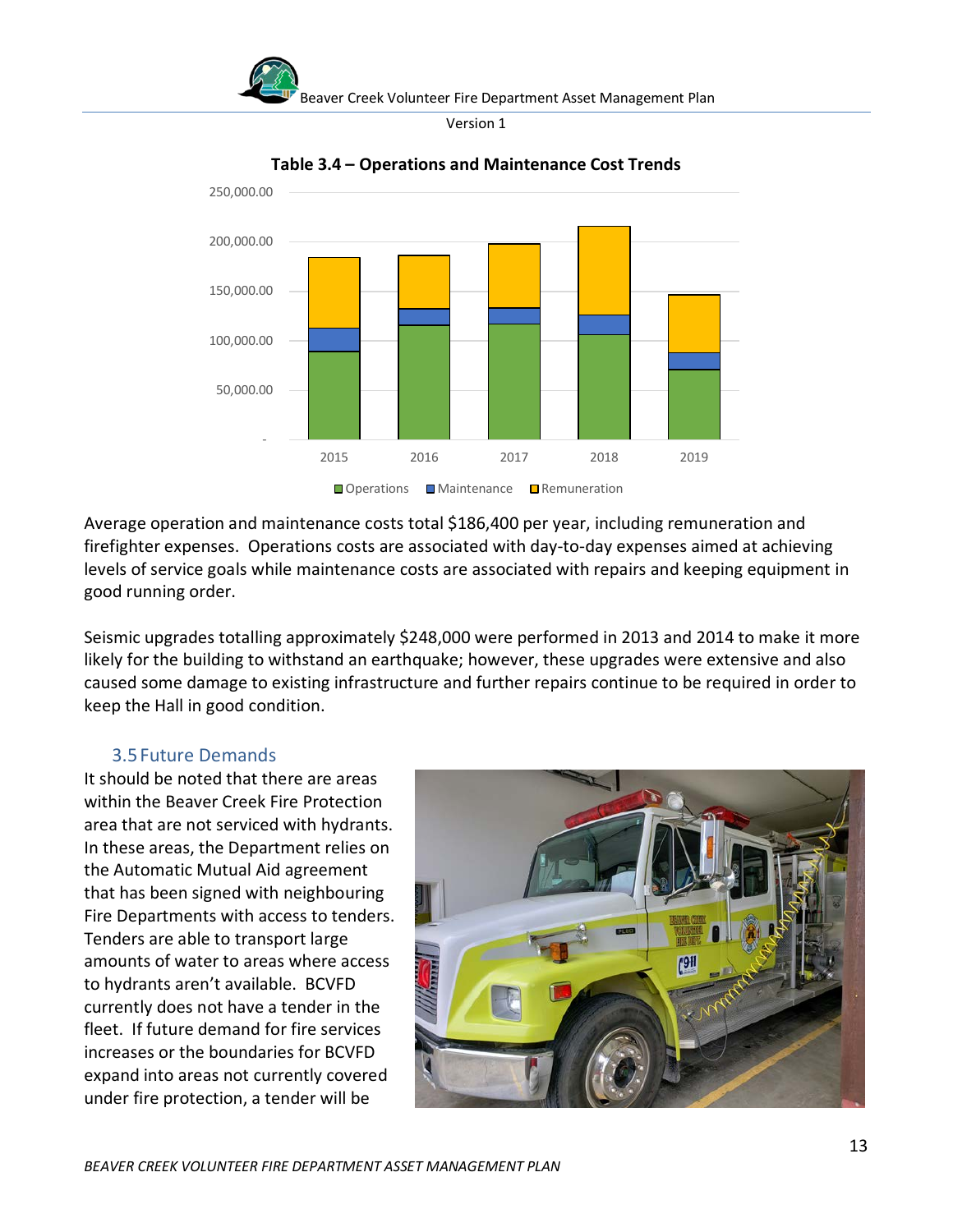



required to be certified to service these areas. Similar to Sproat Lake Volunteer Fire Department, tenders would fill up using an on-site hydrant and bring the water to the fire scene either as a designated Standard Tanker Shuttle Service or Superior Tanker Shuttle Service (STSS). BCVFD is also considering the option to not sell their aging apparatuses after the arrival of their new apparatus in Spring 2020 to avoid potential future financial spikes resulting from changes in LOS or FUS requirements because of possible boundary expansions or growth. This apparatus cannot be considered a First or Second Line apparatus but is appropriate as a reserve vehicle. Expansion of service boundaries would depend on several aspects; fire coverage for insurance purposes cannot be offered if certain grading factors aren't met through FUS such as tender capacity, flow rates and response times. These factors should be considered in detail if neighbouring communities were to reach out to BCVFD for fire protection to determine if adequate value can be provided.

BCVFD is trained in auto extrications and therefore carry hydraulic tools on apparatuses capable of cutting and spreading hardened steel in vehicles. In order to facilitate continued education, safety and environmental conservation, there has been expressed interest in the construction of an auto extrication pit for training purposes with drainage and filters to prevent petroleum products from leaching into the ground or nearby watercourses. This project could cost upwards of \$30,000 but has not been built due to budgetary constraints.

All hoses are only inspected on an annual basis due to time constraints and the lack of a hose tester. Access to a hose tester would allow for multiple hoses to be tested at a time and would facilitate increased frequency of inspections to identify failing hoses. If future demand on the Fire Department rises, it is expected the increased strain on equipment will require more frequent inspections to ensure functionality. Sproat Lake Volunteer Fire Department recently reached out and offered to lend their hose tester after hearing of BCVFD's need through the AM Program.

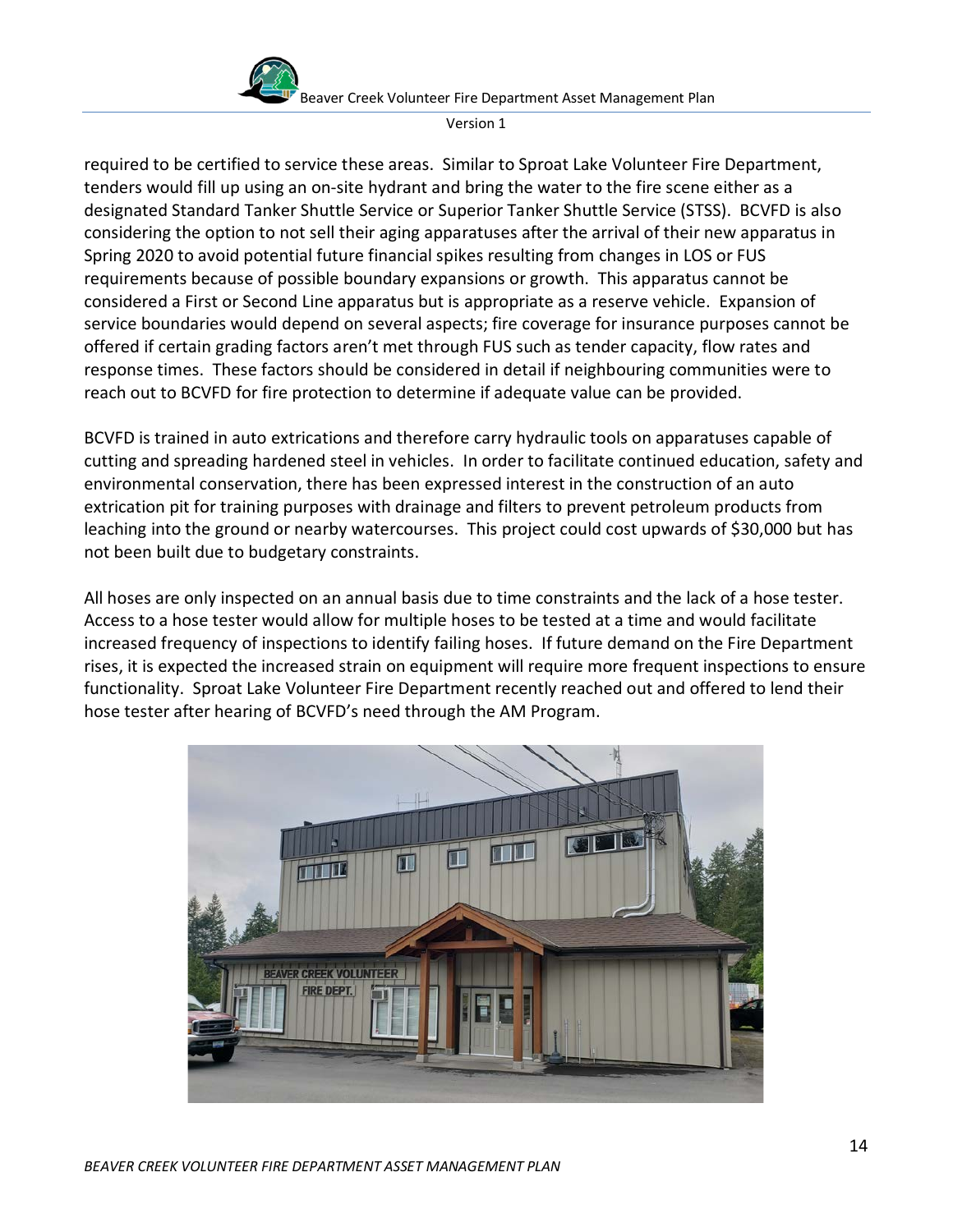

# 3.6Risk Management Plan

<span id="page-14-0"></span>Risk management is a key objective set out in our Asset Management Policy. With acceptable Levels of Service in mind, we have adopted a risk management framework to assess and rank criticality of the ACRD's infrastructure assets. One of the outcomes of implementing risk management is the ability to prioritize required capital expenditures based on criticality for the BCVFD.

The goal in adopting a framework is to have a consistent accurate understanding of the state of the BCVFD's infrastructure. The framework includes a standardized grading system that is easily repeatable and enables comparison of the status of infrastructure condition over time and across municipalities for comparison. A risk matrix has been prepared and will be used for risk ratings throughout the ACRD. This matrix will also be used in conjunction with regular condition assessments to properly evaluate new and existing risks.

The risk assessment process identifies credible risks, the likelihood of the risk event occurring, the consequences should the event occur, develops a risk rating, evaluates the risk and develops a risk treatment plan for non-acceptable risks. Critical risks are those assessed with 'Very High' or 'High' risk ratings identified in the assessment process and may or may not require immediate mitigation.

According to the BCVFD Fire Chief, the following are credible risks that could create a "High" risk rating at this time:

- 1. Structure fire at Hall or wildfire impacting Fire Department operations and response, causing further destruction
- 2. Ground disturbance event causing a gas line rupture or break at Hall
- 3. Major disaster or seismic event causing damage to critical assets and access bridges

The seismic upgrades in 2014 are intended to make the structures more resistant to seismic activity, ground motion or soil failure. While this does mitigate some risks in the event of an earthquake, it will not be known unless an event occurs as to the success of the upgrades. The Alberni Valley is more likely to experience earthquakes than other regions due to the proximity to the Cascadia Subduction Zone and, therefore, all services within the ACRD are deemed to have some level of seismic risk.

# <span id="page-14-1"></span>4 ASSET MANAGEMENT IMPROVEMENT PLAN

# <span id="page-14-2"></span>4.1Infrastructure Replacement Priority Ranking

Table 4.1 lists the components within the BCVFD in order of their required estimated replacement. This information can be used to aid in creating a Long-Term Financial Plan (LTFP) for this class of assets.

When budgeting for future projects, it is recommended that a 30% general contingency and a 30% allowance for construction, engineering, financial, legal and admin costs be added to total project costs. It is important to note the volatile prices of fire apparatuses. Many factors can change the costs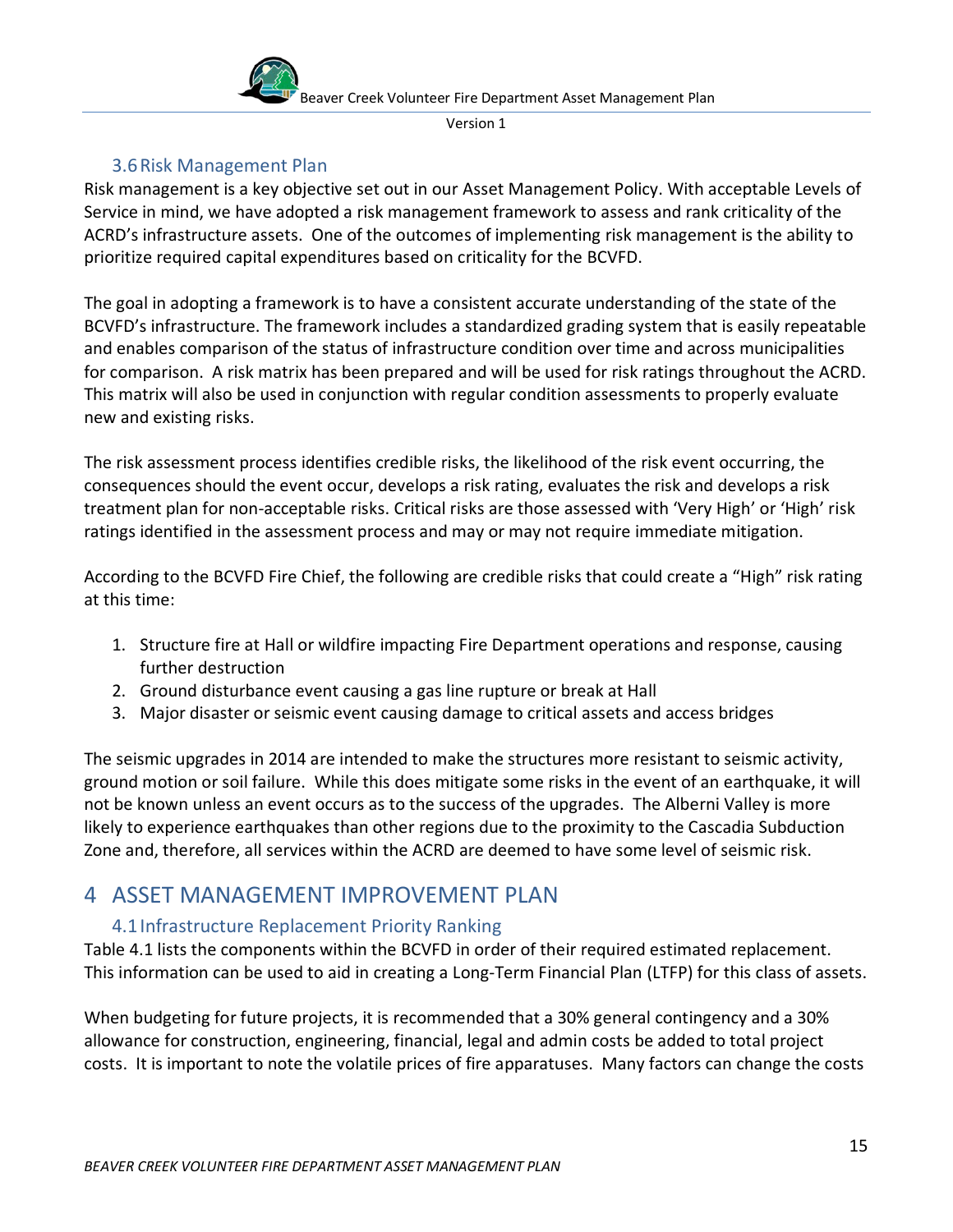

of materials required for projects and while the actual costs may differ, only the most current and available costs are used.

| <b>Asset</b>                                          | <b>Current</b><br><b>Replacement Cost Estimate</b> | <b>Risk</b> |
|-------------------------------------------------------|----------------------------------------------------|-------------|
| 2 <sup>nd</sup> New Fire Apparatus per FUS Guidelines | 600,000                                            | High        |
| Aging SCBA equipment replacement                      | 188,800                                            | High        |
| <b>Replacement Cost - High Risk</b>                   | \$788,800                                          |             |
| Septic replacement                                    | 25,400                                             | Moderate    |
| Roof resurfacing                                      | 30,000                                             | Moderate    |
| Concrete in front of truck bays replacement           | 18,300                                             | Moderate    |
| <b>Replacement Cost - Moderate Risk</b>               | \$73,700                                           |             |
| Aging hydraulic tools replacement                     | 50,200                                             | Low         |
| Hall replacement                                      | 2,951,100                                          | Low         |
| <b>Replacement Cost - Low Risk</b>                    | \$3,001,300                                        |             |
| <b>Total</b>                                          | \$3,863,800                                        |             |

#### **Table 4.1 – Infrastructure Replacement Priority Ranking**

Not all assets at BCVFD have been included in this listing. Only those assets that have exceeded approximately half of their expected service lives or assets with poor condition ratings have been included.

Table 4.1 is intended as a guide for replacements based on ages and known conditions. Circumstances, grant funding availability, taxpayer funding availability, governing bodies priorities, levels of service and changes in fire service boundaries will all have influences on priority replacement. This listing will be updated during each revision of the AMP.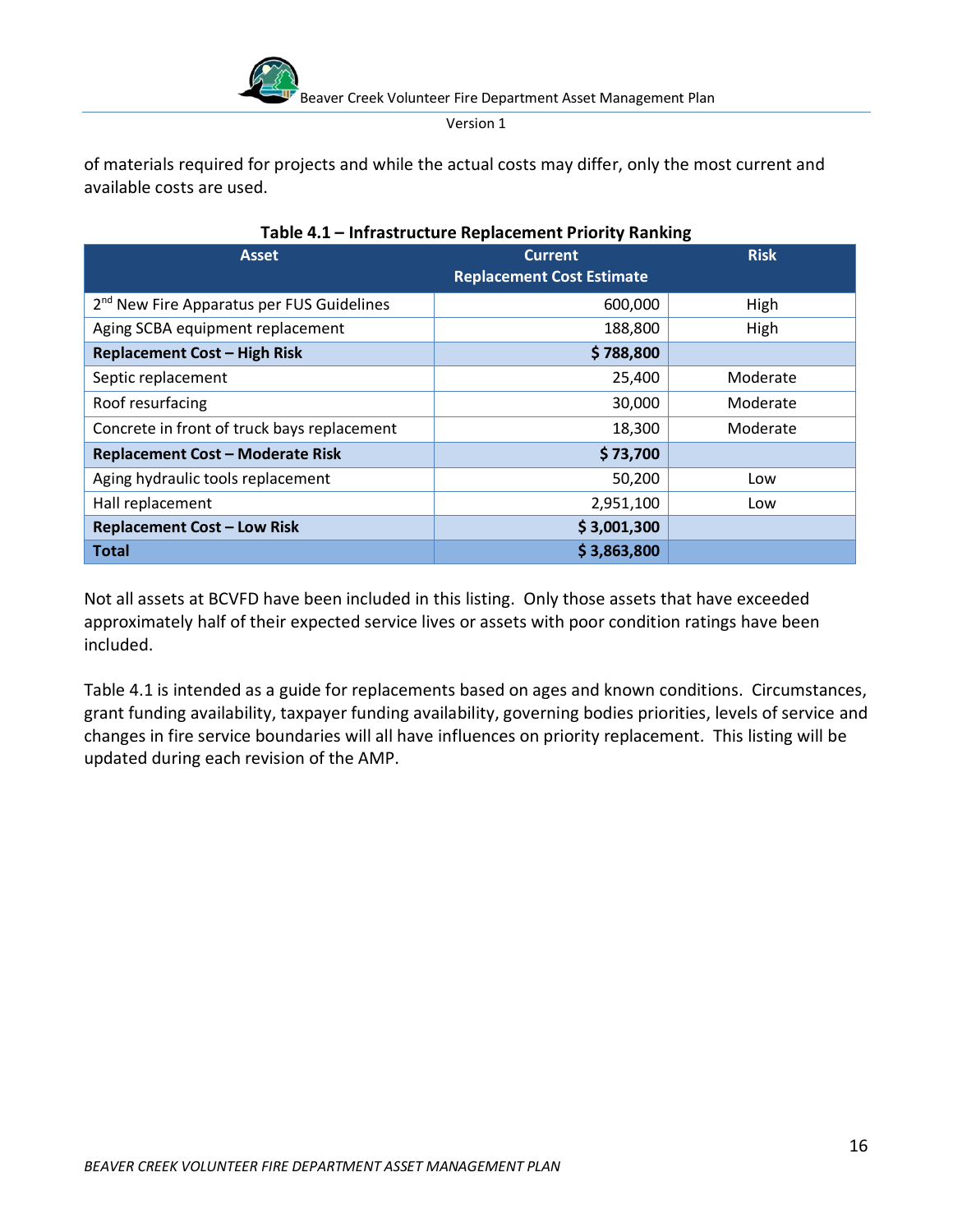

Beaver Creek Volunteer Fire Department Asset Management Plan

Version 1



# 4.2Improvement Plan

<span id="page-16-0"></span>The tasks identified in the Table 4.2 are required to achieve the BCVFD asset management objectives, manage risks, and close the gap between current and targeted levels to achieve within the AMBC Road Map. The table also identifies the integration of these tasks into the organization as recommended by the AMBC Framework.

|                         | . <del>.</del><br>p. 0 . cc                                                                                                                   |                                                    |                 |  |  |
|-------------------------|-----------------------------------------------------------------------------------------------------------------------------------------------|----------------------------------------------------|-----------------|--|--|
| Task#                   | <b>Task</b>                                                                                                                                   | <b>Responsibility</b>                              | <b>Timeline</b> |  |  |
| 1                       | Implement a Department-wide numerical condition<br>grading system to be used for projecting                                                   | Fire Chief, Asset<br><b>Management Coordinator</b> | Spring 2020     |  |  |
|                         | replacements for non-regulated assets                                                                                                         |                                                    |                 |  |  |
| $\overline{2}$          | Consult with FirePro2 technicians about adding a<br>barcode system for increased accuracy and<br>efficiency during inspections                | <b>BCVFD</b>                                       | Spring 2020     |  |  |
| 3                       | Aging equipment is identified and slated for<br>replacement or renewal                                                                        | <b>BCVFD</b>                                       | Spring 2020     |  |  |
| 4                       | Regional asset identification system for specific<br>assets to record expenses at the asset level, when<br>appropriate                        | <b>Asset Management</b><br>Coordinator             | Spring 2020     |  |  |
| 5                       | Increase frequency of equipment testing and<br>inspections by Duty Crew, aiming to assess all<br>equipment aside from hoses on a weekly basis | Fire Chief, Duty Crew                              | December 2020   |  |  |
| 6                       | Update and monitor asset specific operations and<br>maintenance costs                                                                         | Fire Chief, ACRD Finance<br>Department             | Ongoing         |  |  |
| $\overline{\mathbf{z}}$ | Update inventory for additions, disposals and<br>changes in useful life                                                                       | Fire Chief, Asset<br><b>Management Coordinator</b> | Ongoing         |  |  |

#### **Table 4.2 – Improvement Plan**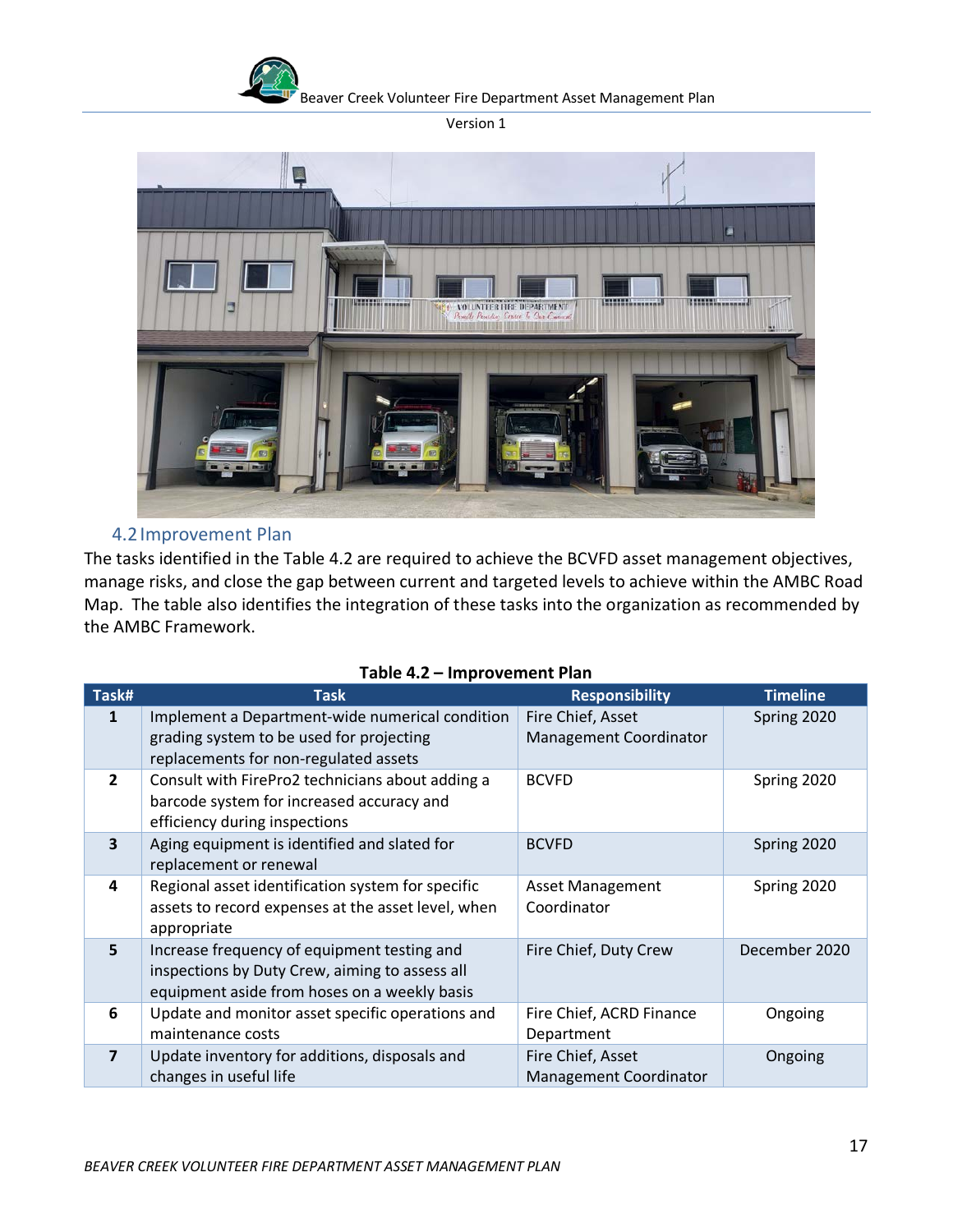

| 8  | Identification of funding for capital projects                                                                                                                   | <b>BCVFD, Asset</b><br><b>Management Coordinator</b><br>as applicable | Ongoing  |
|----|------------------------------------------------------------------------------------------------------------------------------------------------------------------|-----------------------------------------------------------------------|----------|
| 9  | Annually review Risk Framework for changes                                                                                                                       | Fire Chief, Asset<br><b>Management Coordinator</b>                    | Annually |
| 10 | Financial budgets for fire apparatus purchases align<br>with Fire Underwriters Survey minimum guidelines                                                         | Fire Chief, ACRD Finance<br>Department                                | 2021     |
| 11 | Large assets, such as buildings, are broken into<br>smaller components where value is provided to<br>better determine replacement timelines and<br>capital costs | <b>BCVFD, Asset</b><br><b>Management Coordinator</b>                  | Ongoing  |